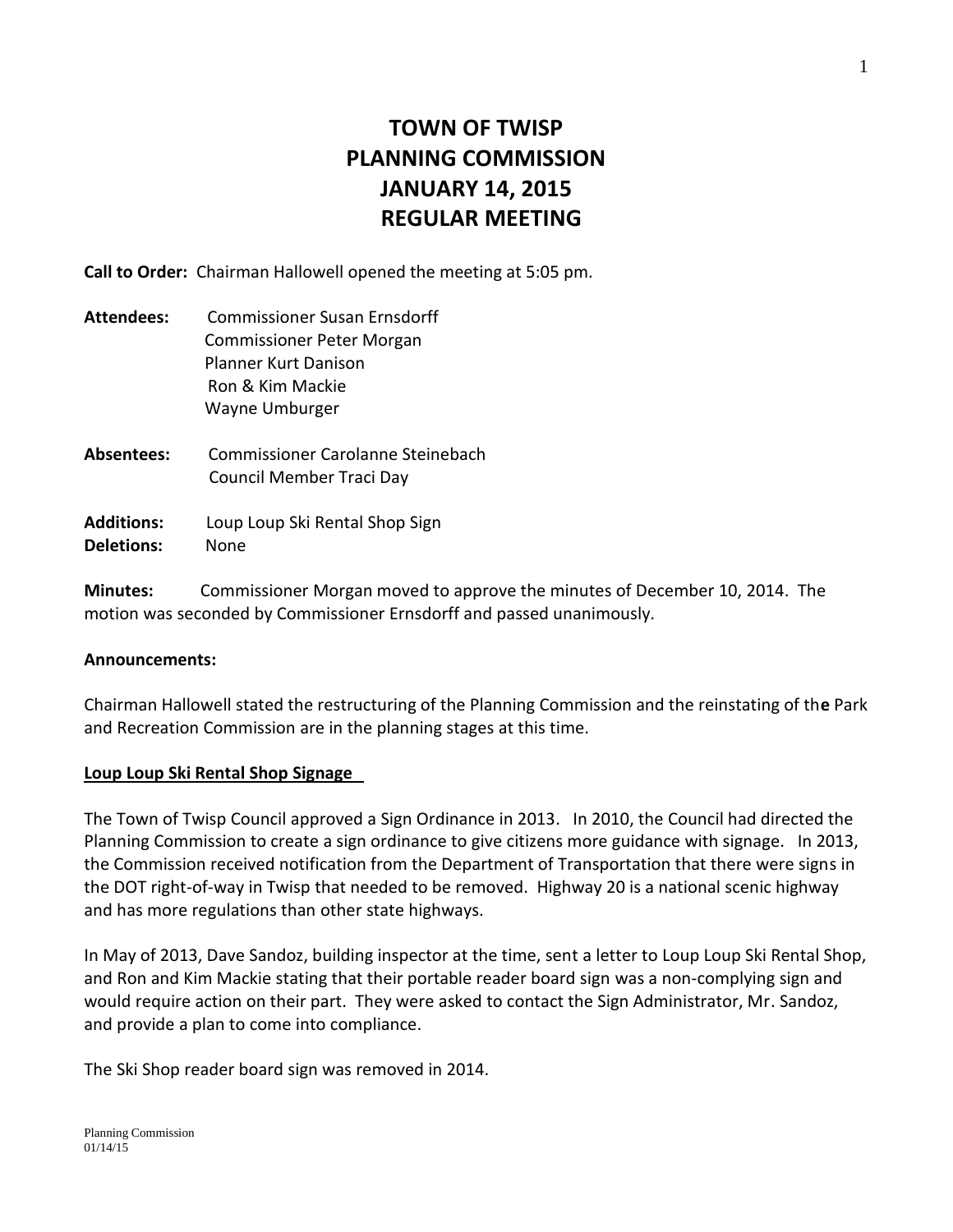Mr. Mackie asked why his reader board sign was not allowed in Twisp. He stated that with their type of retail business a reader board is a very good way to get new information out to the public. Mr. Mackie listed other reader board signs on Highway 20 and asked why they are allowed.

It was noted that Mr. Mackie's previous reader board sign was on a portable trailer which on occasion had a flat tire, and was in the DOT right-of-way. The Town had received numerous verbal complaints about the sign.

Wayne Umberger, the owner of the building that the Ski Shop occupies, asked questions about a multitenant sign. Building Inspector Straub stated that he would better be able to answer Mr.Umberger's questions when he submitted a sign permit application and a design to review. Building Inspector Straub noted that one of the things he will be looking at in either a multi-tenant sign or a reader board sign in the area of Mr. Umberger's building is visual obstruction to entering Highway 20.

# Action: The Planning Commission will revisit Prohibited Signs – Reader Boards.

# **TwispWorks Zoning**

Planner Danison reported that he had responded to Tori Kapenko, Director of Operations at TwispWorks, questions about a parking plan and a new use at the former forest service tree cooler building. He had not yet received a response from Mr. Karpenko.

## **Alleyways in Twisp**

Planner Danison and Commissioners discussed alleyways. The setback in downtown Commercial 1 is zero and that also applies to alleys. Twisp's alleys are narrow and do not leave much room for large vehicles. It is important that businesses do not encroach into the alleys.

# **Zoning Changes**

The Commission will be restructured in 2015 and recreation, parks and trails will be under the authority of the Park and Recreation Commission. When the Commission is fully staffed again, the Planning Commission will review Zoning Ordinance temporary markets, manufacturing, trade, and storage.

The Commission just completed the revision the Comprehensive Plan Park and Recreation Element. Planner Danison stated that he would like to revisit the Land Use Element and the vision for the comprehensive plan for Twisp next.

**Action: For the February 11th meeting, The Commissioners will review the Zoning Ordinance definitions, Use Chart, and commercial zones in reference to trade and manufacturing. This review would help the Commissioners make changes to trade and manufacturing.**